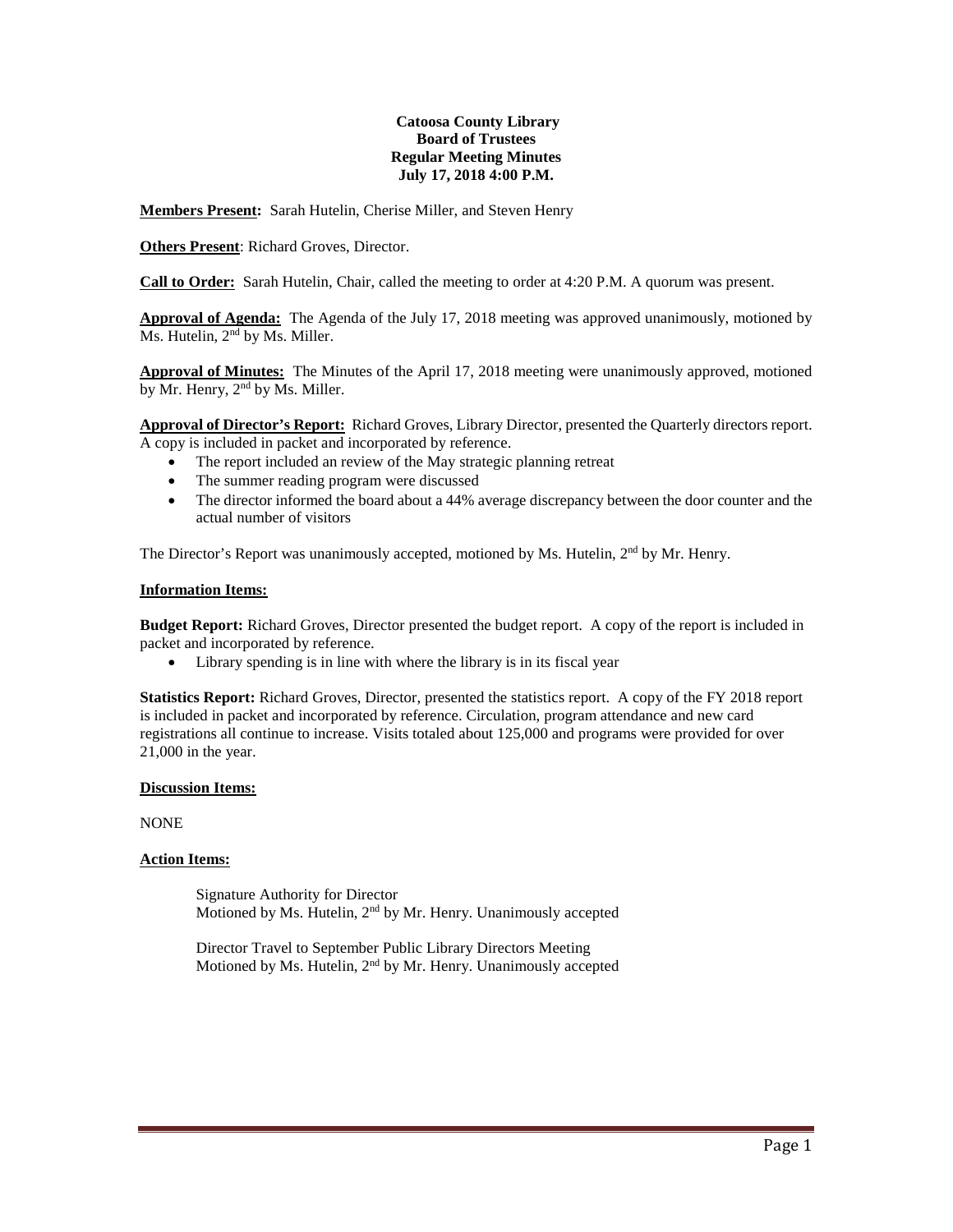Approval of 2019 State Budget

| <b>REVENUE:</b>                         | <b>Proposed</b> |
|-----------------------------------------|-----------------|
|                                         | <b>FY2019</b>   |
| Director Salary                         | 64,519.08       |
| <b>Health Insurance</b>                 | 10,116.00       |
| FICA/Medicare (Director)                | 4,935.71        |
| TRS (Director)                          | 13,484.49       |
|                                         |                 |
| Salary/Supplemental                     | 7,077.78        |
| TRS/Supplemental                        | 1189.77         |
| FICA/Supplemental                       | 541.45          |
|                                         |                 |
| <b>SSG Funding</b>                      | 59,281.00       |
|                                         |                 |
| <b>Materials Grant</b>                  | 20,673.00       |
| <b>Total Revenue:</b>                   | 182,107.00      |
|                                         |                 |
| <b>EXPENSES:</b>                        |                 |
| <b>Director Salary</b>                  | 64,519.08       |
| Health Insurance                        | 10,116.00       |
| FICA/Medicare (Director)                | 4,935.71        |
| TRS (Director)                          | 13,484.49       |
|                                         |                 |
| Salary/Supplemental                     | 7,077.78        |
| TRS/Supplemental                        | 1189.77         |
| FICA/Supplemental                       | 541.45          |
|                                         |                 |
| Travel                                  | 2,500.00        |
| <b>Contract Labor</b>                   | 600.00          |
| Supplies                                | 24,654.00       |
| Equipment                               | 2,000.00        |
| Dues & Fees                             | 4,000.00        |
| <b>Adult Books</b>                      | 20,000.00       |
| Children's & YA Books                   | 10,000.00       |
| Genealogy/Local History<br><b>Books</b> | 0.00            |
| Magazines                               | 1,200.00        |
| Programming (Children & YA)             | 8,000.00        |
| <b>SSG</b> Expenses                     | 7,000.00        |
| <b>Total Expenditures:</b>              | 182,107.00      |

**Total Grant Appropriation 182,107.00**

Motioned by Mr. Henry,  $2^{\rm nd}$  by Ms. Miller. Unanimously accepted